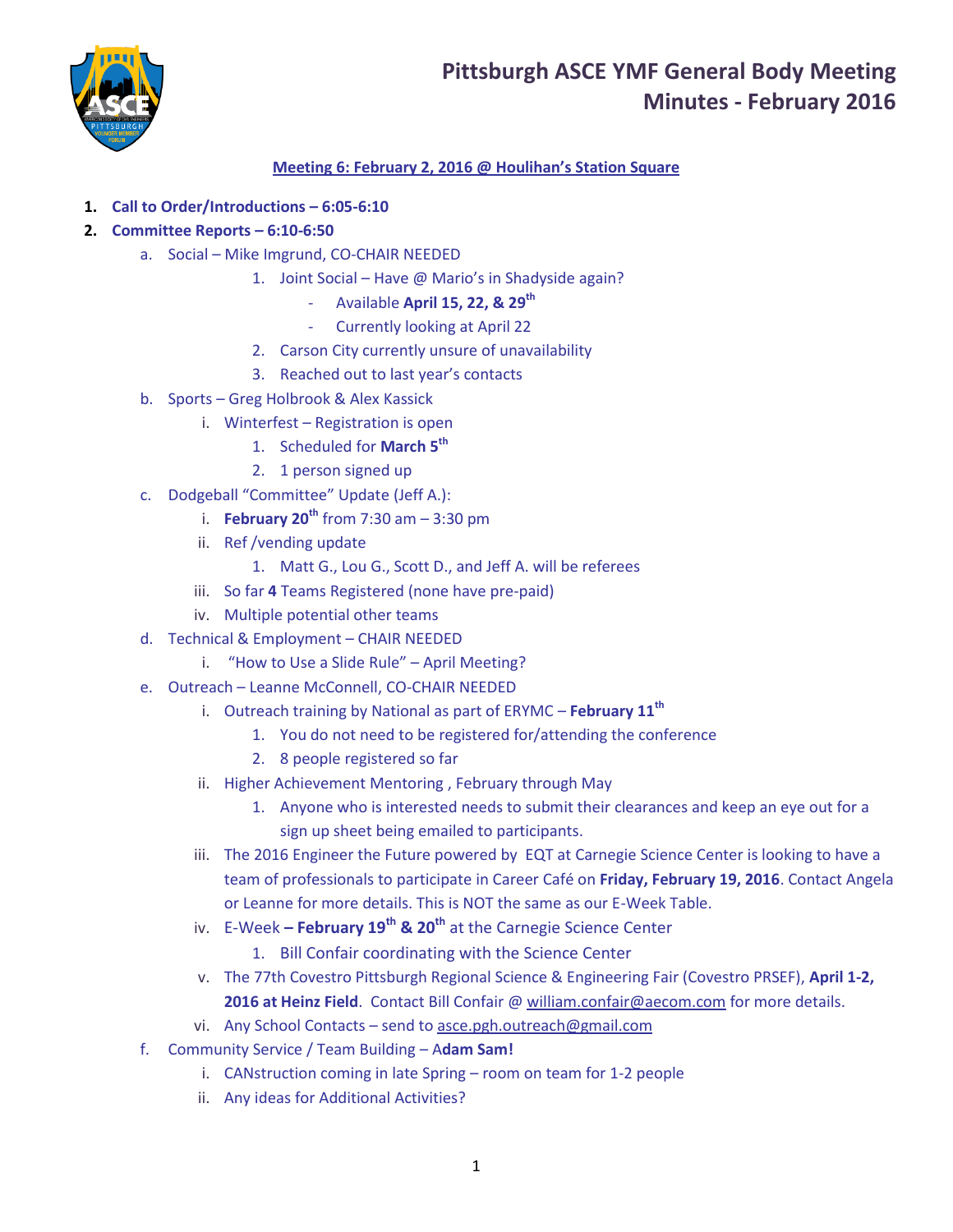



- g. Membership Tim Tritch & Leah Maslov
	- i. Status of membership database
	- ii. Member Mapping
		- 1. Jeff J. Completed first draft!
		- 2. Green Tree/West End and Central Pittsburgh (i.e., East End/Oakland/Downtown) are common member work/home locations in the initial draft
- h. Budget Scott Duda & Jeff Argyros
	- i. Goal: \$1000
		- 1. December Dinner \$300
		- 2. Superbowl Blocks
			- 47/100 squares claimed
			- Need minimum of 13 more squares sold to complete grid
			- NEED MORE YMF INVOLVMENT! (ARCAIDIS and family/friends have bought the majority of the blocks so far)
		- 3. Section Awards Dinner Raffle
		- 4. Pen's Raffle
		- 5. March Madness
		- 6. Other Ideas?
- i. Student Affairs (VARIOUS)
	- i. Pitt:
		- 1. Budny Needs Help: Freshman Engineering Conference, **February 15-26** & **March 14-25**
			- Volunteers Needed to Chair Sessions
		- 2. 2016 Ohio Valley Student Conference 43 Participants registered
		- 3. Elections will be held at next GBM
		- 4. Annual report was submitted on 2/1/2016
	- ii. CMU:
		- 1. STAY Student Gala planned with Pitt , **February 24th, 2016 from 6:00-9:00 pm**
			- **YMF Involvement is Critical!**
			- There will be a small cost for YM involvement (\$10-\$20)
			- Requested for us to contribute a raffle basket
	- iii. Geneva:
		- 1. Need to choose a date for on-campus panel discussion.
		- 2. March  $2^{nd}$  and  $16^{th}$  are current options
	- iv. UPJ:
	- v. Point Park:

#### **3. Secretary's Report – 6:50**

- a. Emails Open rate and trends
	- i. January Open Rates : 27%-28%
- b. Ideas for new meeting locations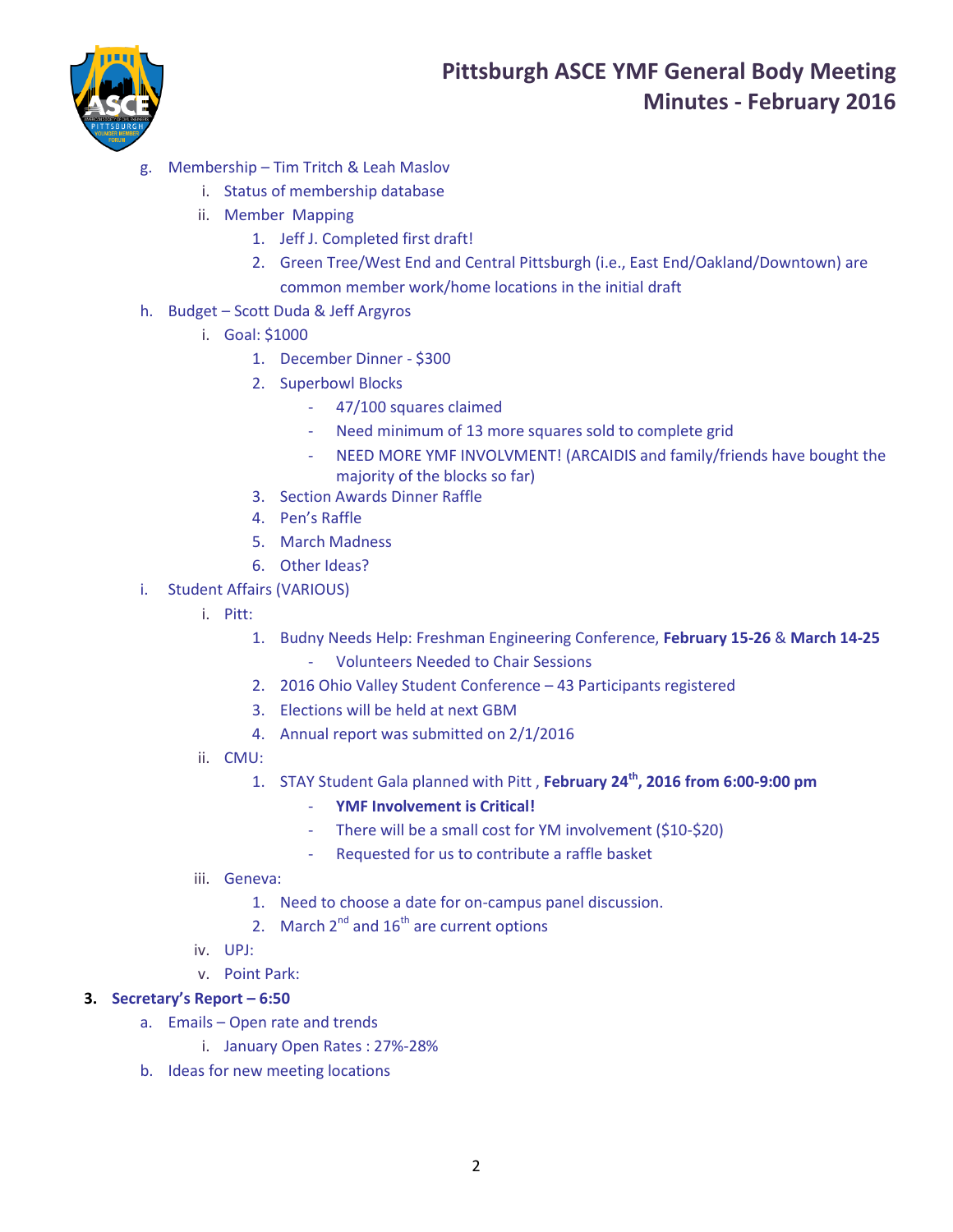

### **4. Treasurer's Report – 6:50-6:55**

- a. Current YMF Balance: \$3000.46
	- i. Balance one year ago: \$2847.27
- b. Current ERYMC Balance: \$9191.99
	- i. Photo Booth and Weekend Warrior have been paid

#### **5. President Elect's Report – 6:50**

#### **6. Past President's Report – 6:50**

- a. Still need blog articles (See Item 6.b)
- b. Looking for a new YMF Facebook Page Manager

#### **7. President's Report – 6:50-7:20**

- a. Upcoming Elections for the 2016-2017 year
	- i. Elected positions include President Elect, Treasurer, & Secretary.
	- ii. Contact [sonya.flournoy@cdicorp.com](mailto:sonya.flournoy@cdicorp.com) if interested in running
- b. ERYMC Resolution for 2017 Conference (See Attached)
	- i. Karen M. called a motion to support the ERYMC Resolution 2016-04 (ASCE Policy Statement 465)
	- ii. Lou G. seconded the motion
	- iii. Motion passes 7 (for)  $-5$  (against)
		- 1. For: Sonya F., Azekah G., Matt G., Karen M., Erin F., Scott D., Nicholle P.
		- 2. Against: Lou G., Greg H., Tim T., Emily E., Jeff A.
- c. Long-Term Strategic Goals Update, 2015-2018
	- i. Increase Active Membership by 50%
	- ii. Add a technical component to four General Body Meetings
	- iii. Establish a year-long recurring outreach program in a local school
- d. Event Recap
	- i. Central Catholic Outreach January  $15^{th}$ , 2016
		- 1. Might want to have a tour of construction at Central be an event
	- ii. Future City Competition January  $23^{th}$ , 2016
- e. Loose Ends from Last Year
	- i. Operations Manual **Each committee will need to help develop their section**
	- ii. Past Events fill out the Event Summary form and send to Linda, Sonya and Nicholle.

#### **8. Section Update**

- a. Institute events
	- i. Geo-Institute Cross USA Lecture, **February 25, 2016**
	- ii. Oil & Gas Seminar, **March 2, 2016**
	- iii. SEI/ABCD Structural Sustainability Mini Course, **March 22, 2016**
- b. Check the blog! [www.asce-pgh.org](http://www.asce-pgh.org/) News & Events Blog
- **9. ERYMC 2016, Pittsburgh, February 12-13, 2016 – 7:20-8:00**
	- a. Fundraising
		- i. Will be reimbursed \$11,445 from ASCE for registrations. Email request sent 2/2/16
		- ii. Lost a sponsor working to cut costs and still reach budget.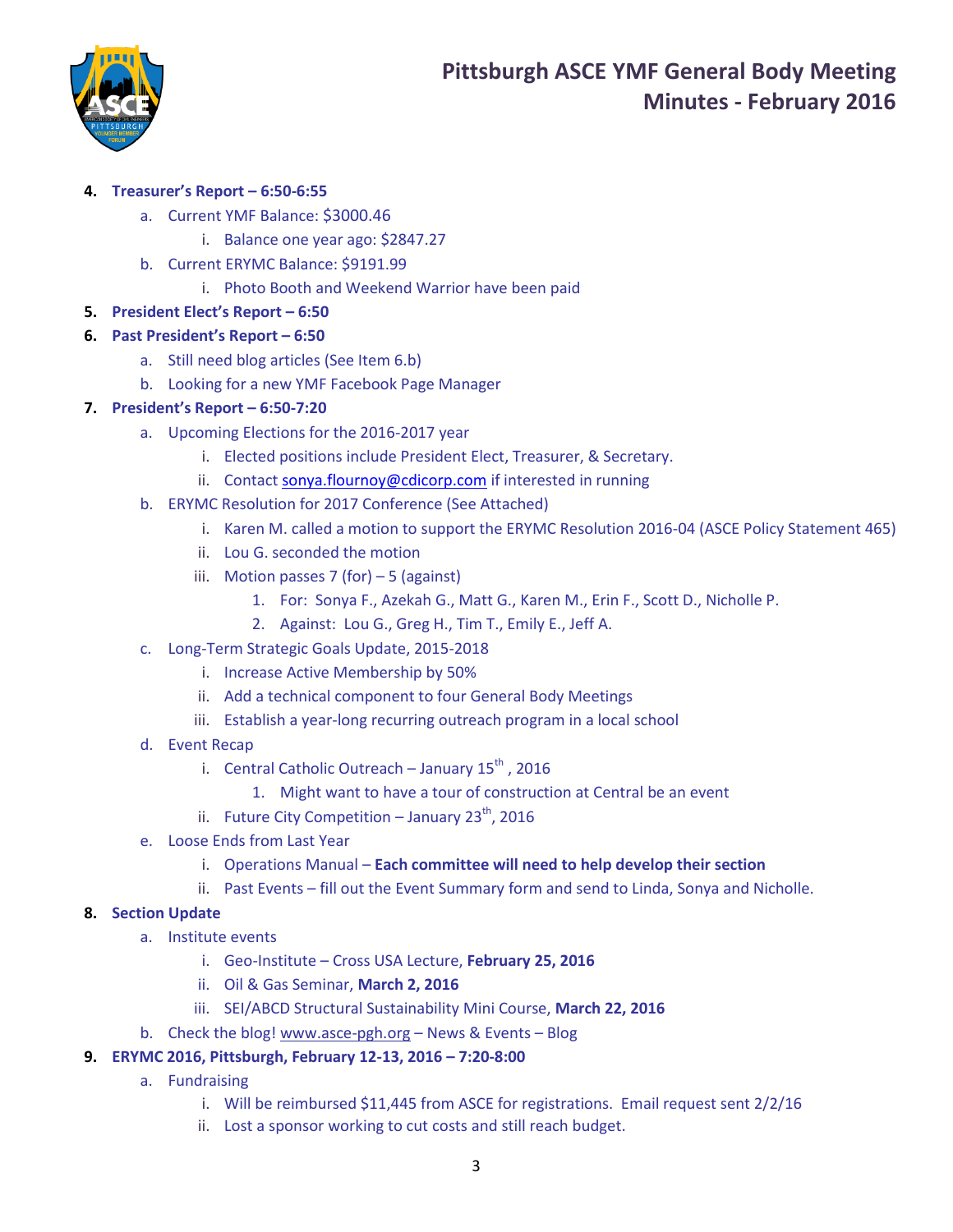

- iii. SWAG is coming in
	- 1. Pitt Marketing Materials
	- 2. LSSE Postcards and Pens
- b. Program
	- i. Speaker gifts need to be purchased
	- ii. Working to put together the Conference Program
- c. Friday Social Attendance: 235
	- i. Menu has been set
		- 1. Currently under our \$5500 budget leaving us some wiggle room to order additional food/beverages
	- ii. 400 drink tickets ordered (est. 2 per WSBL & ERYMC and 1 per student >21, unlimited soft drinks for under age
		- 1. Will be carded at point of sale
	- iii. Photo booth ordered and has been coordinated with Bettis
	- iv. Need to coordinate with Pitt to determine what they want to have at the social since they are sponsoring the event.
		- 1. Reached out need a response
- d. Awards Committee
	- i. Winners were notified
	- ii. Plaques are in and need to be picked up
- e. Awards Dinner Attendance: 130 (Of 70 ERYMC attendees, 50 are signed up)
	- i. Final numbers need to be given to the Lemont 24 hours prior
	- ii. Stations Menu, Passed Hor d'oeuvres, 1 drink ticket
	- iii. School buses have been ordered. Buses can wait at the nearby St. Mary of the Mount.
	- iv. Volunteers to set up at 4:30
	- v. Payment due night of event
- f. Outreach Training
	- i. 8 people signed up
	- ii. Will be held in the hotel
	- iii. Girl Scouts have put out a call for registrations
	- iv. Leanne is coordinating with Jeannine Finton
- g. Volunteers
	- i. 6-8 volunteers for registration 7.15 7.45 Friday 2/12
		- 1. Erin F., Lou G., Greg H., Sonya F., Nicholle P., Linda K., Jeff A., Tim T.
	- ii. Photographers Various times throughout the conference
		- 1. 2/12 12.55 to 1.05 Group Photo
		- 2. 2/12 4.55 to 6.30 Order of the Engineer Ceremony & Reception
		- 3. 2/12 7.00 to 9.00 Friday Social Jerome Bettis Grille
		- 4. 2/13 6.00 to 9.00 Awards Dinner